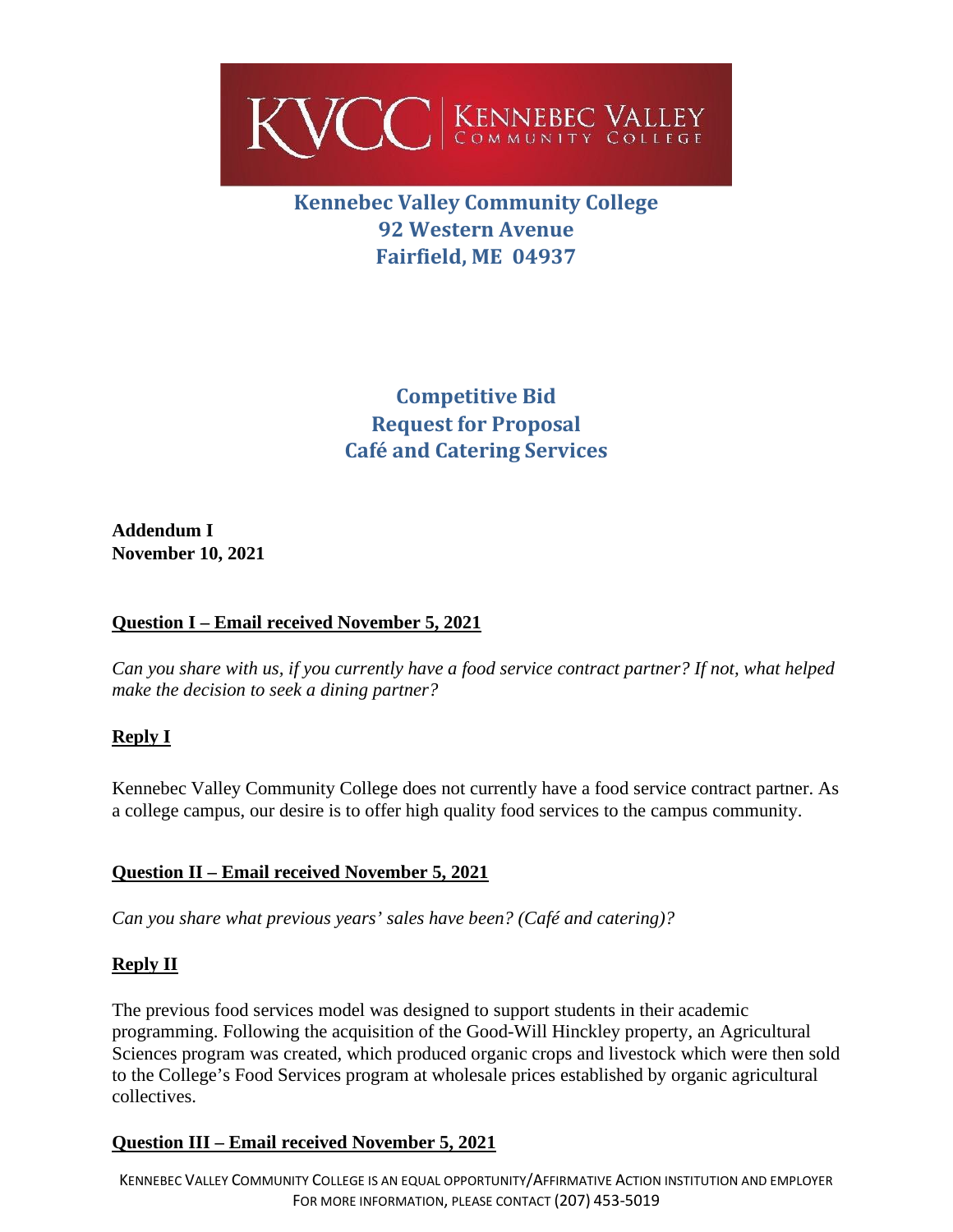*Can you share or estimate what population will be like stating Spring 2021?*

# **Reply III**

Kennebec Valley Community College's Fall 2021 enrollment has a total headcount of 2,108, which includes fulltime and parttime students.

#### **Question IV – Email received November 5, 2021**

*Pg 6 part C – RFP mention the purchase of inventory and equipment. Can you clarify what the expectation is for purchasing any equipment?* 

## **Reply IV**

Any additional equipment required for operations will be at the expense of the vendor.

## **Question V – Email received November 5, 2021**

*Pg 7 Part E (A)- You mention Board Menus. Is there a board plan (meal plan) on campus?* 

## **Reply V**

We currently do not offer any meal plans on campus.

# **Question IV – Email received November 5, 2021**

*RFP states that January 10<sup>th</sup> will be first day of service. Will that be the first day of classes?* 

## **Reply IV**

January  $10<sup>th</sup>$  is the beginning of our Spring semester.

## **Question VI – Email received November 5, 2021**

*RFP pg 6 Part A. Can you clarify what you would like proposers to answer in the Scope of Services?* 

## **Reply VI**

As stated in Section 10.0 Preparation of Bids Part A. A narrative with concrete examples, of how the organization has addressed the requirements listed in Section 6.0, Scope of Services. Meaning, please provide a narrative with examples that show how your organization will meet the minimum acceptable requirements that are outlined in Section 6.2 Specifications.

## **Question VII – Email received November 5, 2021**

*Can you share current staffing models and wages?* 

KENNEBEC VALLEY COMMUNITY COLLEGE IS AN EQUAL OPPORTUNITY/AFFIRMATIVE ACTION INSTITUTION AND EMPLOYER FOR MORE INFORMATION, PLEASE CONTACT (207) 453-5019